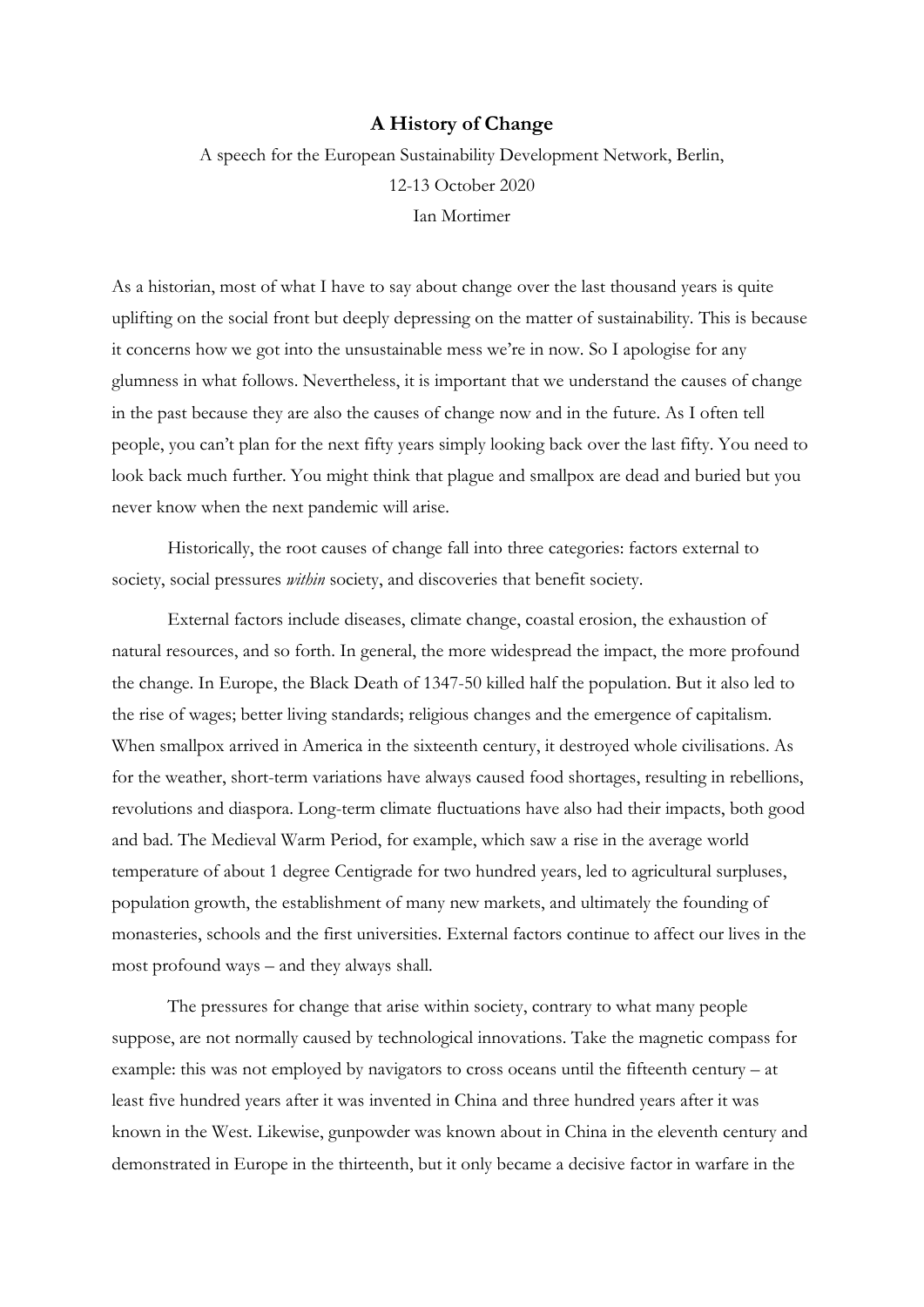sixteenth. If you want to change the world by inventing something, it has to be a tool that the world actually needs. There has to be a pre-existing social pressure for the change.

So where *do* social pressures come from?

Probably everyone has heard of the hierarchy of personal needs proposed by the psychologist Abraham Maslow in 1943. First, people require the basics of life: food, air, water, clothing and shelter. Then, after those needs are satisfied, they seek safety, then love, then personal esteem and finally, self-actualisation. Similar hierarchies of needs can be drawn up for social groups – for whole nations, towns, villages, businesses, religions, minority groups and likeminded individuals. All these needs are impulses or forces for change within society. Like gusts of wind, they act on each other, sometimes combining to become very strong. They are particularly powerful when a unifying national or international aim develops, such as when nations find themselves at war. The major conflicts of the twentieth century acted as catalysts for innovations as varied as the development of weapons, artificial fertilisers, the widening of the electoral franchise, mental health, occupational health, penicillin and radar.

In sustainability terms, the most important social pressure of all is probably the instinct to reproduce. You may think that this is a biological constant but, when combined with sufficient food and healthcare, it is the root cause of population growth, and that directly leads to the unsustainability of numerous traditional activities. Many people see nothing wrong in trawling for fish, clearing rainforests, cattle farming or discharging effluent into rivers because they have always done these things. But the world has changed with the number of people living in it. When was the halfway point of the last millennium? Chronologically it was five hundred years ago. But in terms of the number of person-years lived, it was in the 1870s. In terms of the amount of iron we have used, it was probably in the 1950s. As we all know, population growth is having a concertina effect on history, increasing the intensity of everything we do.

The third category of causes of change is discoveries. A combination of social pressures and individual ambitions impelled Columbus and his fellow mariners to sail westwards looking for China in 1492, and although they miscalculated by about five thousand miles, their stumbling on the Americas led to changes on a tremendous scale. Imagine how different the world would be today had America not been there – and Columbus had just sailed on, into the Pacific! Discoveries constantly reshape the landscape of our lives in the same way that external forces do. Most inventions depend on them. Where a discovery allows us to fulfil a fundamental social need, it can be of world-changing significance – for instance, when Fritz Haber found out how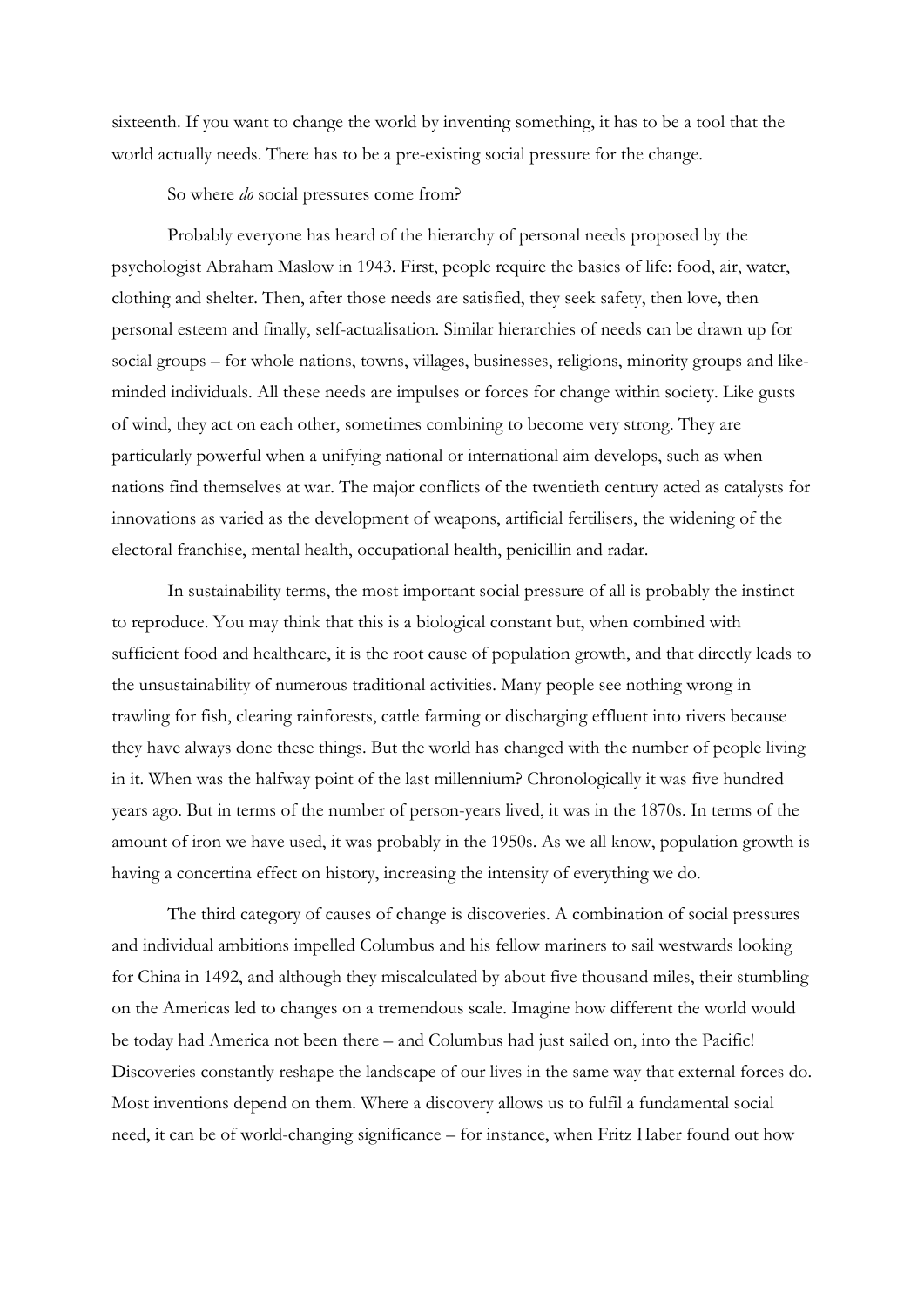to fix atmospheric dinitrogen in the form of ammonia, thereby enabling the mass-production of artificial fertilisers.

Those three categories describe the root causes of change. But how can understanding them help with sustainability?

Three hundred years ago, almost everyone in the world was living a sustainable lifestyle. Almost everything was locally produced, organic and biodegradable. Traditions – such as the annual rituals of sowing and harvesting – were valued by communities precisely because they guaranteed an ongoing positive relationship with the local environment. Even where effluent was poured into rivers and coal used for fuel, these were on a scale so small as to be environmentally insignificant. What disrupted this was the Industrial Revolution, starting in England in the eighteenth century. In the public mind this is characterised by steam engines and machinery. But as noted above, inventions don't change the world by themselves: they require pre-existing social pressures. In this case, the root cause was an increased desire for profit. But why did eighteenthcentury Englishmen suddenly get so greedy? The answer is not actually greed but the desire for resilience. They wanted never to be hungry again.

To understand the connection between profit and resilience, you need to focus on the period just before the Industrial Revolution. In the years 1690-1710, a succession of harvest failures struck Europe. In France they cost the lives of about two million people – one tenth of the population. Similar proportions died in Scotland, Scandinavia, the Baltic States, Finland, Prussia and Italy. In England, almost no one died. The reason was that the Agricultural Revolution was already underway. Farmers were adopting scientific ways of making their land more productive. Just as importantly, they were storing large surpluses of food, particularly grain and cheeses. They were prepared for just such a sequence of harvest failures. At the same time, English parishes were legally obliged to tax local people to pay for the sustenance of their poor neighbours. When the harvests failed, farmers released their supplies. The local taxes helped those who could not afford the higher prices. Communities proved resilient.

You can see the long-term trend here. Sustainability in itself was not enough to defend communities against external threats such as repeated harvest failures. People needed *resilient*  sustainability. So a system developed whereby some landowners would specialise in maximising the productivity of the land and others would specialise in making enough money so that they could be sure of always being able to buy the surpluses they created. By the mid-eighteenth century, more food was being produced in England than ever before; the population was rising and in need of employment, and landowners started looking at other forms of industrial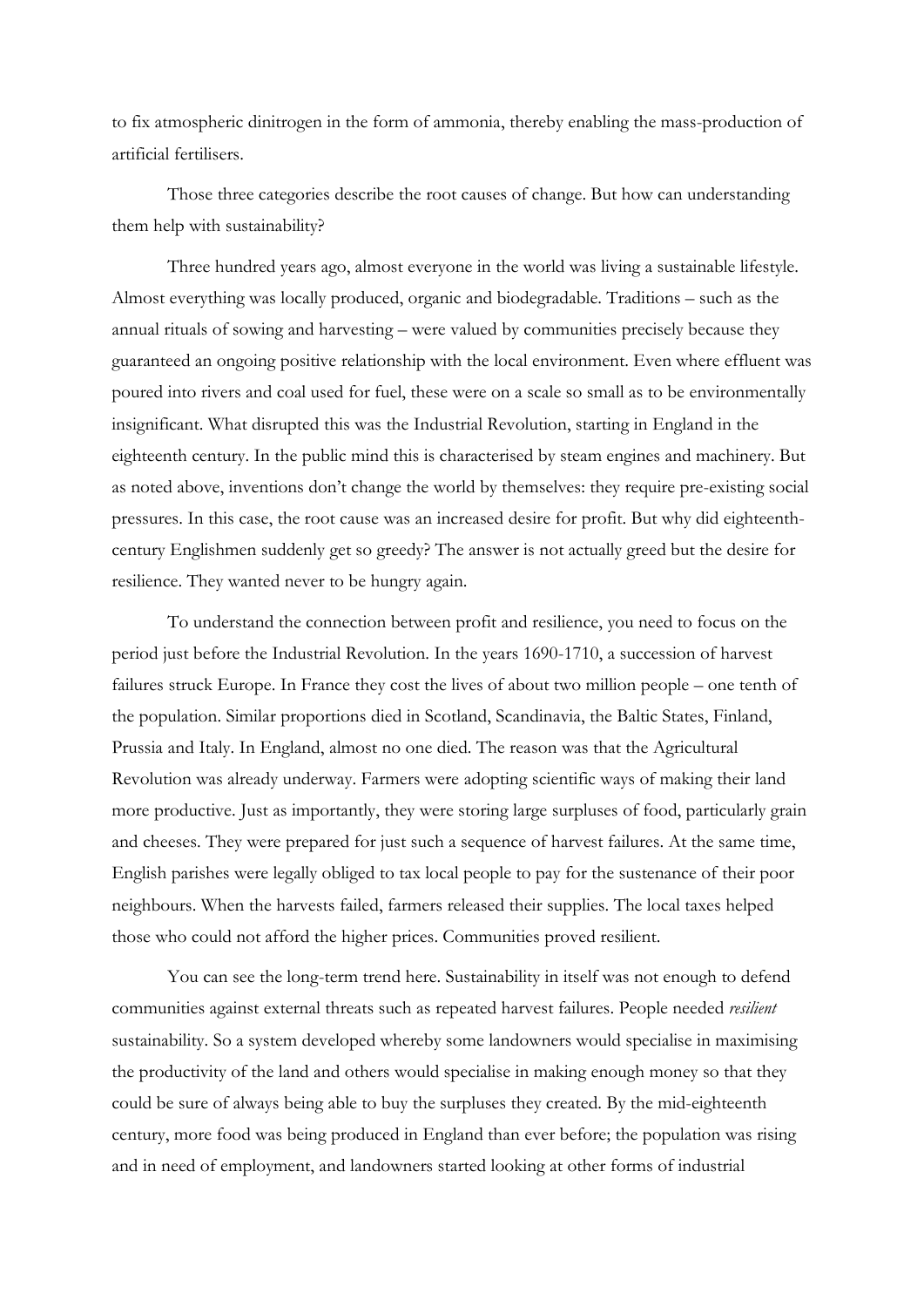productivity. And that is when, for many manufacturers, profit became an end in itself. Thus we saw the introduction of machine-driven factories and better transport infrastructure. The rest of Europe and America swiftly followed the English example. Ever-larger economies of scale developed, reaching further and further afield. When steam engines became more efficient than horse and waterpower, the profit motive encouraged people to burn fossil fuels. Ever since then, there have been more and more economic incentives for rich countries to live unsustainably.

The rewards have been incredible. Just to look at the effects on Europe: income inequality is far less today than it was in 1700; we have seen life expectancy at birth more than double; our individual liberties have expanded, and our population has quintupled. Worldwide the population is twelve times greater. The only problem is that, in our efforts to be resilient through specialisation, and then to use our wealth to secure greater health, personal freedom and equality, we forgot all about sustainability.

Obviously, we need to rebalance this trend. Even people who don't believe in climate change can see that the free market is beginning to deliver *less* resilience, not more, as supply lines prove vulnerable to external factors such as pandemic disease and extreme weather events. Clearly, locality is of fundamental importance. Just as clearly, we are going to have to give up some of our twenty-first-century privileges and renounce some of our unsustainable practices. This makes it sound like a huge challenge. But, actually, giving things up is not as much of a problem as you might think.

Throughout history, people have ceased practices that were initially acceptable but later were deemed socially undesirable or morally wrong. Between the eleventh and thirteenth centuries Western Europe renounced slavery, even though it had been justified by the Ancient Greeks, the Romans and the early Christian Church. The slave trade was renounced again in the nineteenth century, even though it was the foundation of considerable wealth. Since then we have seen many similar renunciations in Europe: the death penalty, public flogging, the persecution of minorities, cruelty to animals, the subjugation of women, and the exclusivity of male power. It is significant that the first renunciation of slavery coincided with the relative prosperity of the Medieval Warm Period. The second abolition of slavery and all these other renunciations similarly came about after the Agricultural Revolution, when, again, food became relatively more abundant. When a nation's food supply, health and security are broadly satisfactory, people look further up their collective hierarchy of needs and call on their contemporaries to renounce activities that they deem immoral or undesirable. Even though